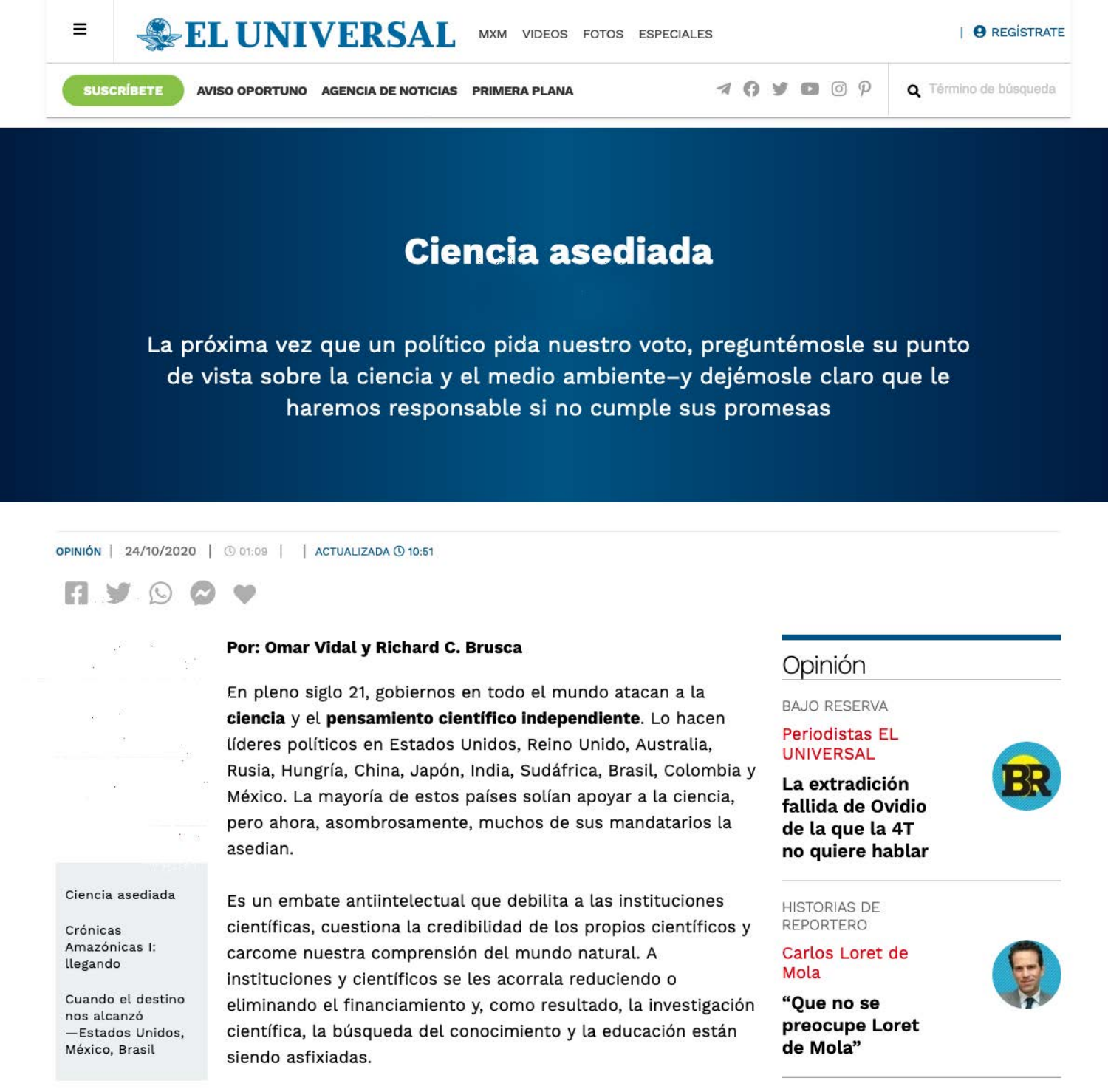En medio de la peor combinación de crisis sanitaria, económica, social y ambiental en un siglo, algunos mandatarios hacen lo impensable-difundir información distorsionada o falsa que confunde a la población sobre las amenazas globales más apremiantes, como el **Covid-19**, que ha infectado a 40 millones de personas y matado a más de un millón en todo el mundo. Lo mismo pasa con el calentamiento global-2019 y 2020 han sido dos de los años más calientes registrados. Este año, 8 mil incendios quemaron dos millones de hectáreas de bosques en California; centenares de incendios en el Círculo Ártico emitieron 244 millones de toneladas de CO2; y 30 mil incendios arrasaron con millones de hectáreas de selva en la Amazonía. Entretanto, ciudades costeras en todo el mundo se preparan para un aumento inexorable del nivel del mar que amenaza con ahogarlas. Y qué decir de la pérdida de biodiversidad-entre 1970 y 2016, las poblaciones de vertebrados silvestres se desplomaron 68%. Nuestra relación con la naturaleza se ha roto y estamos viendo las consecuencias.

La arremetida contra la ciencia empeora cuando se aproximan las elecciones presidenciales en Estados Unidos, que tendrán repercusiones globales. Este 3 de noviembre los estadounidenses decidirán si reeligen a Donald Trump-el principal negacionista del cambio climático y probablemente el mandatario que más erráticamente ha manejado la pandemia. El presidente que se mofa de su principal asesor sobre el Covid-19 y director del Instituto nacional sobre alergias y enfermedades infecciosas, Anthony Fauci; mientras que en su país hay más de 8 millones de personas infectadas y los muertos rebasan los 220 mil.

El Señor Trump desbarató las instituciones estadounidenses necesarias para frenar el calentamiento global, resquebrajó a la Agencia de protección ambiental, suspendió las contribuciones al Fondo verde para el clima y sacó a su país del Acuerdo de París sobre cambio climático, no obstante ser el segundo emisor de gases de efecto invernadero después de China.

**EN TERCERA** PERSONA

# **Héctor De** Mauleón

El carnaval de la impunidad

**SERPIENTES Y ESCALERAS** 

Salvador García Soto

Ultimátum de estados a AMLO: diálogo y respeto o rompen Federación

PERAS Y MANZANAS

**Valeria Moy** 

Negocios، públicos?

Retrato hereje

Roberto Rock L.

Nuestro viejo dilema con la **DEA** 

Sofía Ramírez

Sofía Ramírez

Pobreza menstrual: brechas más amplias y menor desarrollo

担一 奏























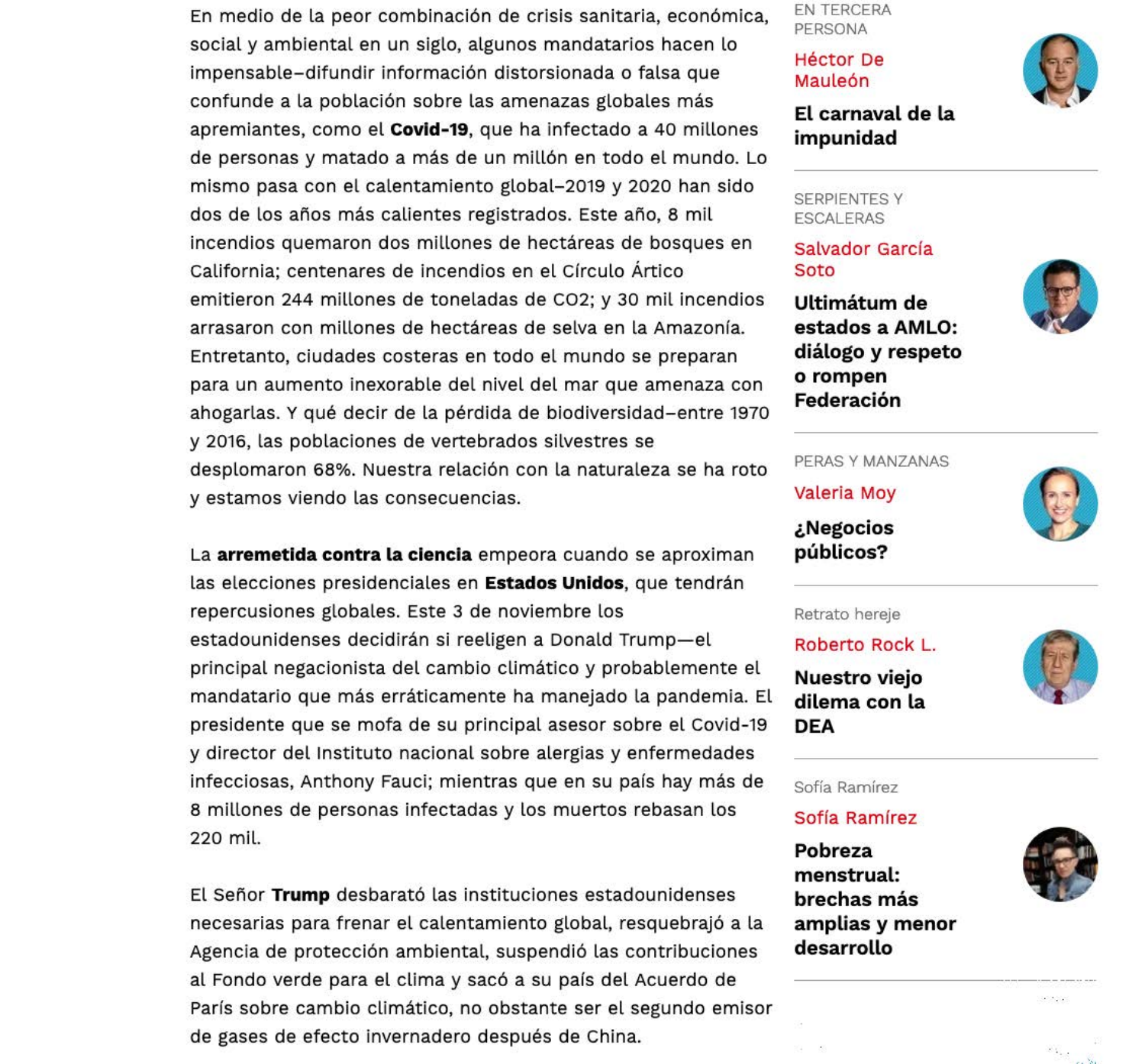En un hecho sin precedentes, en las últimas semanas, algunas de las revistas científicas más prestigiosas del mundo-Scientific American, Nature, The New England Journal of Medicine, The Lancet Oncology y Science-condenaron el récord científico del Presidente Trump. Por primera vez en su historia las primeras cuatro respaldaron a un candidato a la presidencia de Estados Unidos, Joe Biden. Una decisión audaz, pues ni las publicaciones científicas ni los científicos acostumbran a involucrarse públicamente en campañas políticas. Ya no es así. Como lo expresó Nature: "La ciencia y la política son inseparables. La ciencia y la política siempre han dependido la una de la otra".

¿Qué podemos hacer los ciudadanos en vista de estos ataques contra la ciencia? Por lo menos preguntarnos si deberíamos elegir a políticos que toman decisiones con base en evidencia científica o en intereses políticos personales. Estamos hablando de decisiones cruciales para la sociedad y la humanidad, decisiones que ponen en riesgo nuestra supervivencia, decisiones que le afectan a usted, a sus hijos y a sus nietos. La próxima vez que un político pida nuestro voto, preguntémosle su punto de vista sobre ciencia y medio ambiente-y dejémosle claro que le haremos responsable si no cumple sus promesas.

Los gobiernos y los políticos deben detener el desmantelamiento de las instituciones científicas. Deben dejar de difundir aseveración y es falsas sobre las crisis globales. Deben suspender los ataques contra la búsqueda del conocimiento y contra los científicos. Todos debemos trabajar juntos por un presente y un futuro más seguros y saludables.

Omar Vidal es un científico y ambientalista; Richard C. Brusca es investigador científico de la Universidad de Arizona y fue

Director Ejecutivo del Museo del Desierto de Arizona-Sonora en los Estados Unidos.

TEMAS RELACIONADOS

OMAR VIDAL ATAQUES A LA CIENCIA RICHARD C. BRUSCA

**DONALD TRUMP** 



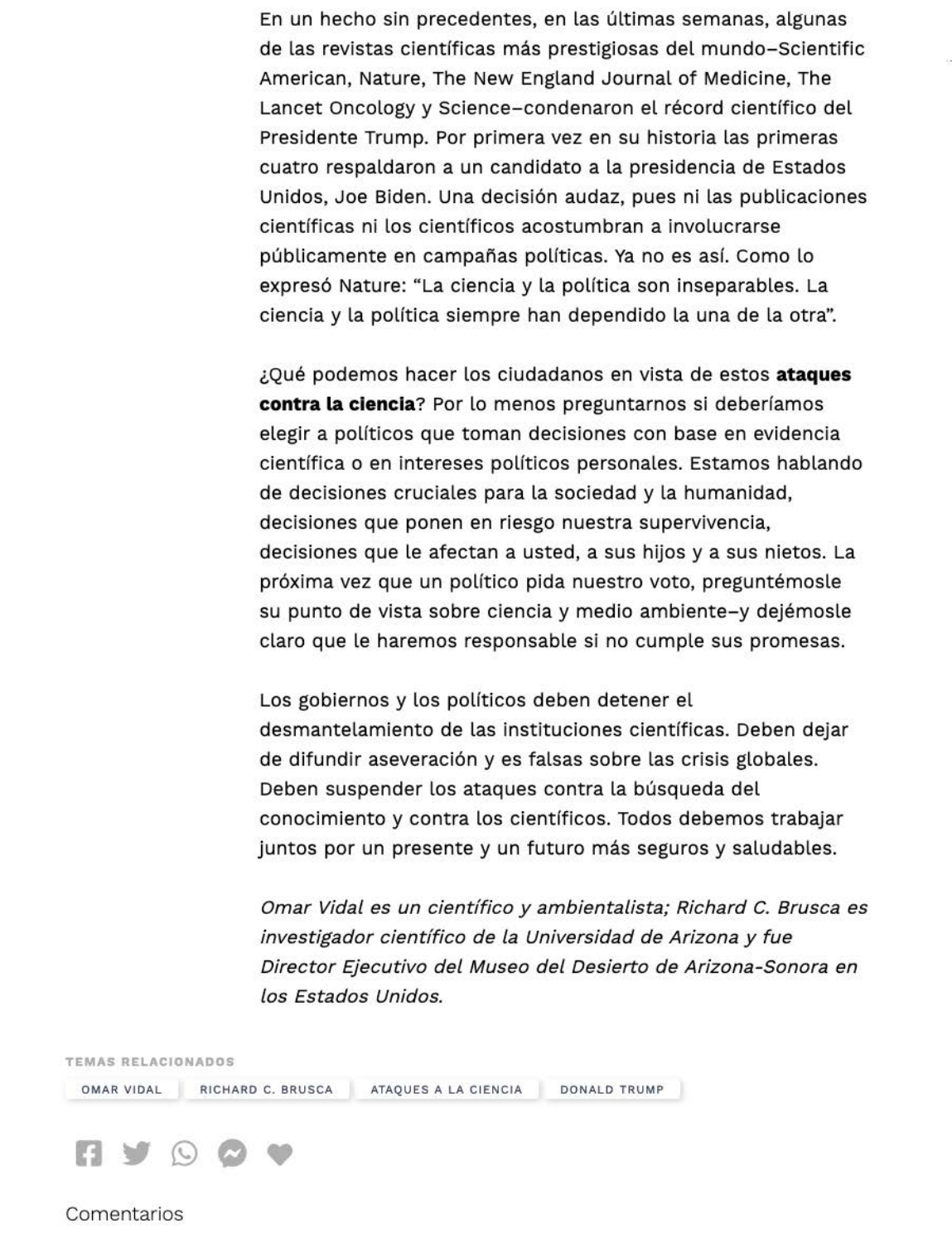## ENGLISH TRANSLATION

### Science Under Siege Omar Vidal and Richard C. Brusca

Today, in the twenty-first century, governments across the globe are attacking science and independent scientific thinking. This includes political leaders in the United States, United Kingdom, Australia, Russia, Hungary, China, India, Japan, South Africa, Brazil, Colombia, and Mexico. Astoundingly, most of these countries used to be powerful science supporters; but now science is under attack by some of the leaders of those very same states.

This is an anti-intellectual offensive that weakens scientific institutions and public understanding of the natural world, and also casts doubt on the credibility of scientists themselves. And, both institutions and scientists are being pushed into a corner by reductions or complete withdrawals of financial support, and as a result, scientific research, the quest for new knowledge, and public education are being stifled.

In the midst of the worst combination of health, economic, social, and environmental crises in a century, the leaders of some of those nations do the unthinkable—spread misleading and false information that confuses people about our most pressing global threats, such as the Covid-19 pandemic, which has already infected 40 million people and killed over a million worldwide. The same is true with global warming—with 2019 and 2020 being two of the hottest years in recorded history. This year, 8,000 fires have burned two million hectares in California alone, Hundreds of fires above the remote Arctic Circle have emitted 244 million tons of carbon dioxide, and 30,000 fires ravaged millions of hectares of tropical forests in the Amazon. Meanwhile, coastal cities around the world are preparing for an inexorable rise in sea level that threatens to drown them. Not to mention loss of ecosystems and biodiversity—*your* planet's wildlife populations have plummeted by 68% since 1970. Our relationship with nature is broken and we are seeing the consequences.

This assault on science is escalating as the momentous U.S. presidential election approaches, with global consequences. On November 3rd, Americans will choose whether or not to reelect Donald Trump—the world's prime climate change denier, and probably the planet's most erratic head of state in handling the coronavirus pandemic. The president that mocks his foremost Covid-19 adviser and head of the National Institute of Allergy and Infectious Diseases, Anthony Fauci, while U.S. infection rates climb rapidly toward nine million people and 220,000 have already died.

Mr. Trump demolished U.S. public policies and institutions needed to curb global warming, turned the Environmental Protection Agency into an environmental executioner, and halted financial contributions to the Green Climate Fund. He is also pulling his country out of the Paris Agreement on climate change, despite the U.S. being the secondlargest greenhouse gas emitter after China.

Over the last two weeks, in unprecedented moves, some of the world's most prestigious scientific journals—*Scientific American, Nature*, *The New England Journal of Medicine, The Lancet Oncology,* and *Scienc*e—condemned President Trump´s science record. And for the first time in their history, four of these scientific journals publicly endorsed a U.S. presidential candidate, Joe Biden. A bold move given that, traditionally, scientific publications—and scientists for that matter—do not openly support a particular candidate